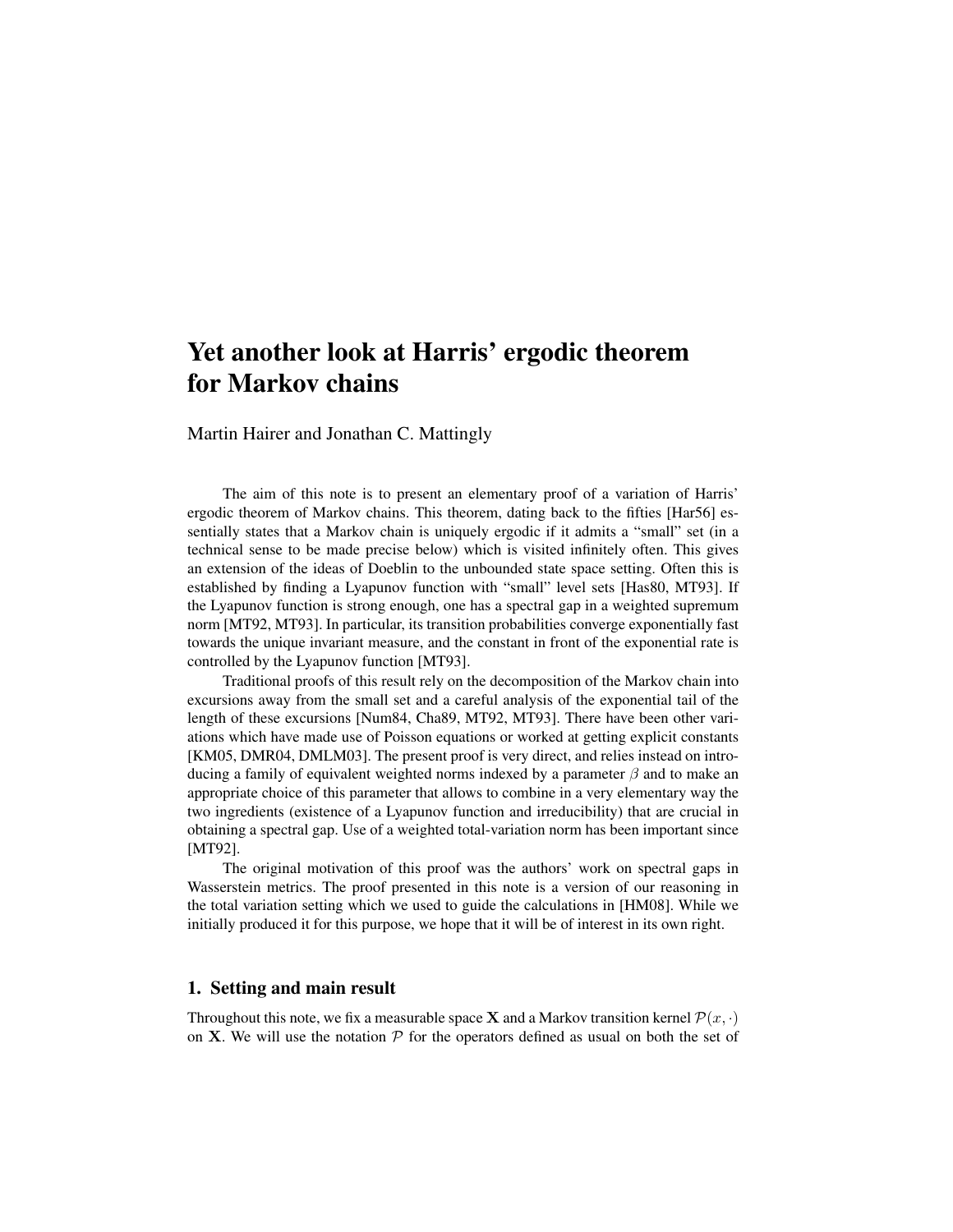#### 2 Martin Hairer and Jonathan Mattingly

bounded measurable functions and the set of measures of finite mass by

$$
(\mathcal{P}\varphi)(x) = \int_{\mathbf{X}} \varphi(y) \mathcal{P}(x, dy) , \quad (\mathcal{P}\mu)(A) = \int_{\mathbf{X}} \mathcal{P}(x, A) \mu(dx) .
$$

Hence we are using  $P$  both to denote the action on functions and its duel action on measure. Note that P extends trivially to measurable functions  $\varphi: \mathbf{X} \to [0, +\infty]$ . We first assume that  $P$  satisfies the following geometric drift condition:

*Assumption* 1. There exists a function  $V : \mathbf{X} \to [0, \infty)$  and constants  $K \geq 0$  and  $\gamma \in (0,1)$  such that

$$
(\mathcal{P}V)(x) \le \gamma V(x) + K \tag{1}
$$

for all  $x \in \mathbf{X}$ .

*Remark* 1.1. One could allow V to also take the value  $+\infty$ . However, since we do not assume any particular structure on X, this case can immediately be reduced to the present case by replacing **X** by  $\{x : V(x) < \infty\}.$ 

Assumption 1 ensures that the dynamics enters the "center" of the state space regularly with tight control on the length of the excursions from the center. We now assume that a sufficiently large level set of  $V$  is sufficiently "nice" in the sense that we have a uniform "minorization" condition reminiscent of Doeblin's condition, but localized to the interior of the level set.

*Assumption* 2. There exists a constant  $\alpha \in (0, 1)$  and a probability measure  $\nu$  so that

$$
\inf_{x \in \mathcal{C}} \mathcal{P}(x, \cdot) \ge \alpha \nu(\cdot) ,
$$

with  $C = \{x \in \mathbf{X} : V(x) \leq R\}$  for some  $R > 2K/(1 - \gamma)$  where K and  $\gamma$  are the constants from Assumption 1.

In order to state the version Harris' theorem under consideration, we introduce the following weighted supremum norm:

$$
\|\varphi\| = \sup_{x} \frac{|\varphi(x)|}{1 + V(x)} . \tag{2}
$$

With this notation at hand, one has:

Theorem 1.2. *If Assumptions* 1 *and* 2 *hold, then* P *admits a unique invariant measure*  $\mu_{\star}$ *. Furthermore, there exist constants*  $C > 0$  *and*  $\gamma \in (0, 1)$  *such that the bound* 

$$
\|\mathcal{P}^n\varphi-\mu_\star(\varphi)\|\leq C\gamma^n\|\varphi-\mu_\star(\varphi)\|
$$

*holds for every measurable function*  $\varphi \colon \mathbf{X} \to \mathbf{R}$  *such that*  $\|\varphi\| < \infty$ *.* 

While this result is well-known, the proofs found in the literature are often quite involved and rely on careful estimates of the return times to small sets, combined with a clever application of Kendall's lemma. See for example [MT93, Section 15].

The aim of this note is to provide a very short and elementary proof of Theorem 1.2 based on a simple trick. Instead of working directly with (2), we define a whole family of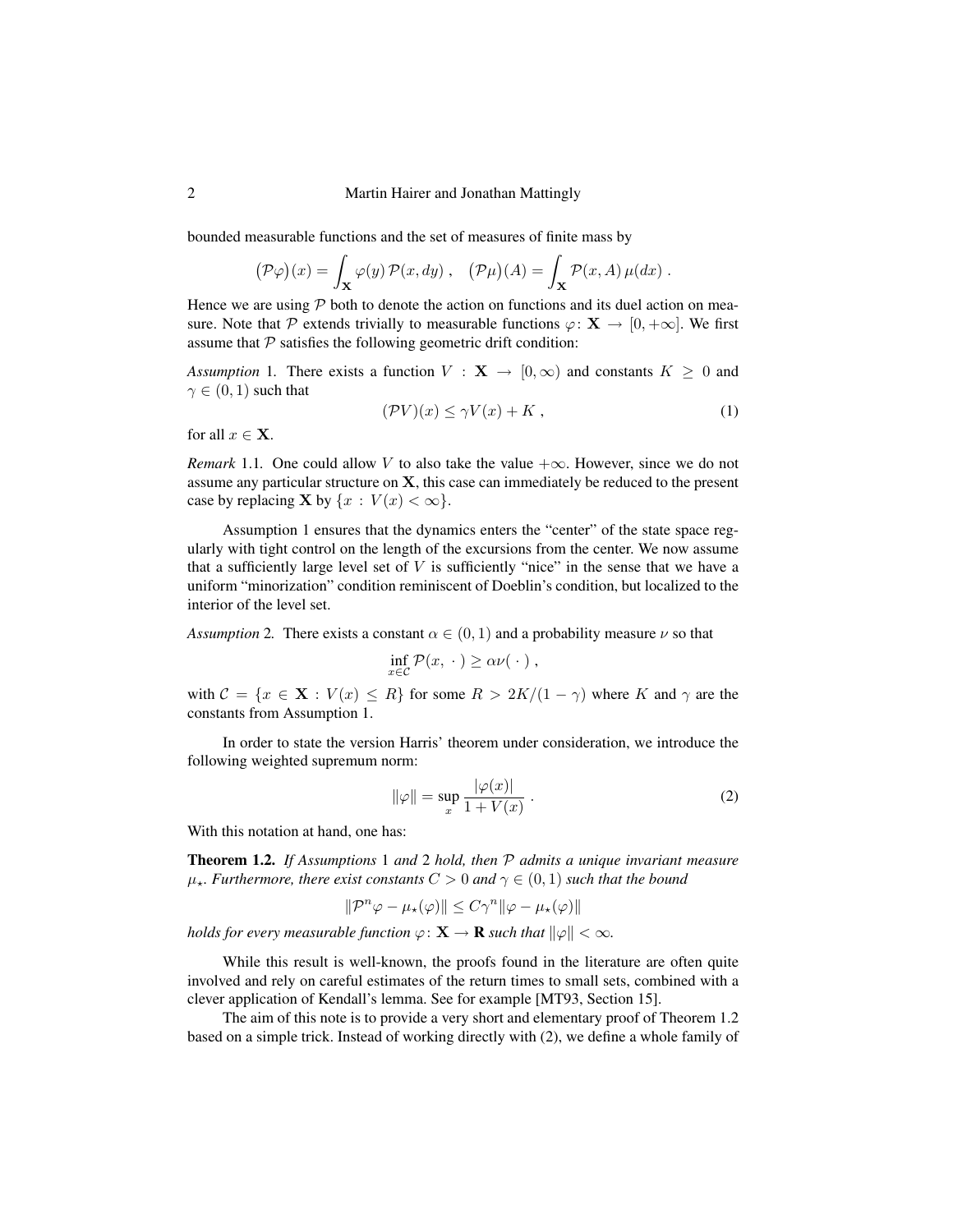weighted supremum norms depending on a scale parameter  $\beta > 0$  that are all equivalent to the original norm (2):

$$
\|\varphi\|_{\beta} = \sup_{x} \frac{|\varphi(x)|}{1 + \beta V(x)}.
$$

We also define the associated dual metric  $\rho_{\beta}$  on probability measures given by

$$
\rho_{\beta}(\mu_1, \mu_2) = \sup_{\varphi: \|\varphi\|_{\beta} \le 1} \int_{\mathbf{X}} \varphi(x) (\mu_1 - \mu_2)(dx) . \tag{3}
$$

It is well-known that  $\rho_{\beta}$  is nothing but a weighted total variation distance:

$$
\rho_{\beta}(\mu_1, \mu_2) = \int_{\mathbf{X}} (1 + \beta V(x)) |\mu_1 - \mu_2| (dx) .
$$

With these notations, our main result is:

**Theorem 1.3.** *If Assumptions* 1 *and* 2 *hold, then there exists*  $\bar{\alpha} \in (0,1)$  *and*  $\beta > 0$  *so that* 

$$
\rho_{\beta}(\mathcal{P}\mu_1, \mathcal{P}\mu_2) \le \bar{\alpha} \rho_{\beta}(\mu_1, \mu_2)
$$

*for any probability measure*  $\mu_1$  *and*  $\mu_2$  *on* **X***. In particular, for any*  $\alpha_0 \in (0, \alpha)$  *and*  $\gamma_0 \in$  $(\gamma+2K/R, 1)$  *one can choose*  $\beta = \alpha_0/K$  *and*  $\bar{\alpha} = (1-(\alpha-\alpha_0))\vee(2+R\beta_0)/(2+R\beta)$ .

*Remark* 1.4. The interest of this result lies in the fact that it is possible to tune  $\beta$  in such a way that P is a strict contraction for the distance  $\rho_{\beta}$ . In general, this does *not* imply that P is a contraction for  $\rho_1$ , say, even though the equivalence of the norms  $\|\cdot\|_{\beta}$  does of course imply that there exists  $n > 0$  such that  $\mathcal{P}^n$  is such a contraction.

# 2. Alternative formulation of metric  $\rho_{\beta}$

We now introduce an alternative definition of the weighted total variation norm  $\rho_{\beta}$ . We begin by defining a metric  $d_{\beta}$  between points in **X** by

$$
d_{\beta}(x,y) = \begin{cases} 0 & x = y \\ 2 + \beta V(x) + \beta V(y) & x \neq y \end{cases}
$$

Though sightly odd looking, the reader can readily verify that since  $V \geq 0$ ,  $d_{\beta}$  indeed satisfies the axioms of a metric. This metric in turn induces a Lipschitz seminorm on measurable functions and a metric on probability measures defined respectively by

$$
\|\varphi\|_{\beta} = \sup_{x \neq y} \frac{|\varphi(x) - \varphi(y)|}{d_{\beta}(x, y)},
$$
  

$$
d_{\beta}(\mu_1, \mu_2) = \sup_{\varphi: \|\varphi\|_{\beta} \leq 1} \int \varphi(x) (\mu_1 - \mu_2)(dx).
$$

It turns out that these norms are almost identical to the ones from the previous section. More precisely, one has:

**Lemma 2.1.** *One has the identity*  $\|\varphi\|_{\beta} = \inf_{c \in \mathbf{R}} \|\varphi + c\|_{\beta}$ *. In particular,*  $d_{\beta} = \rho_{\beta}$ *.*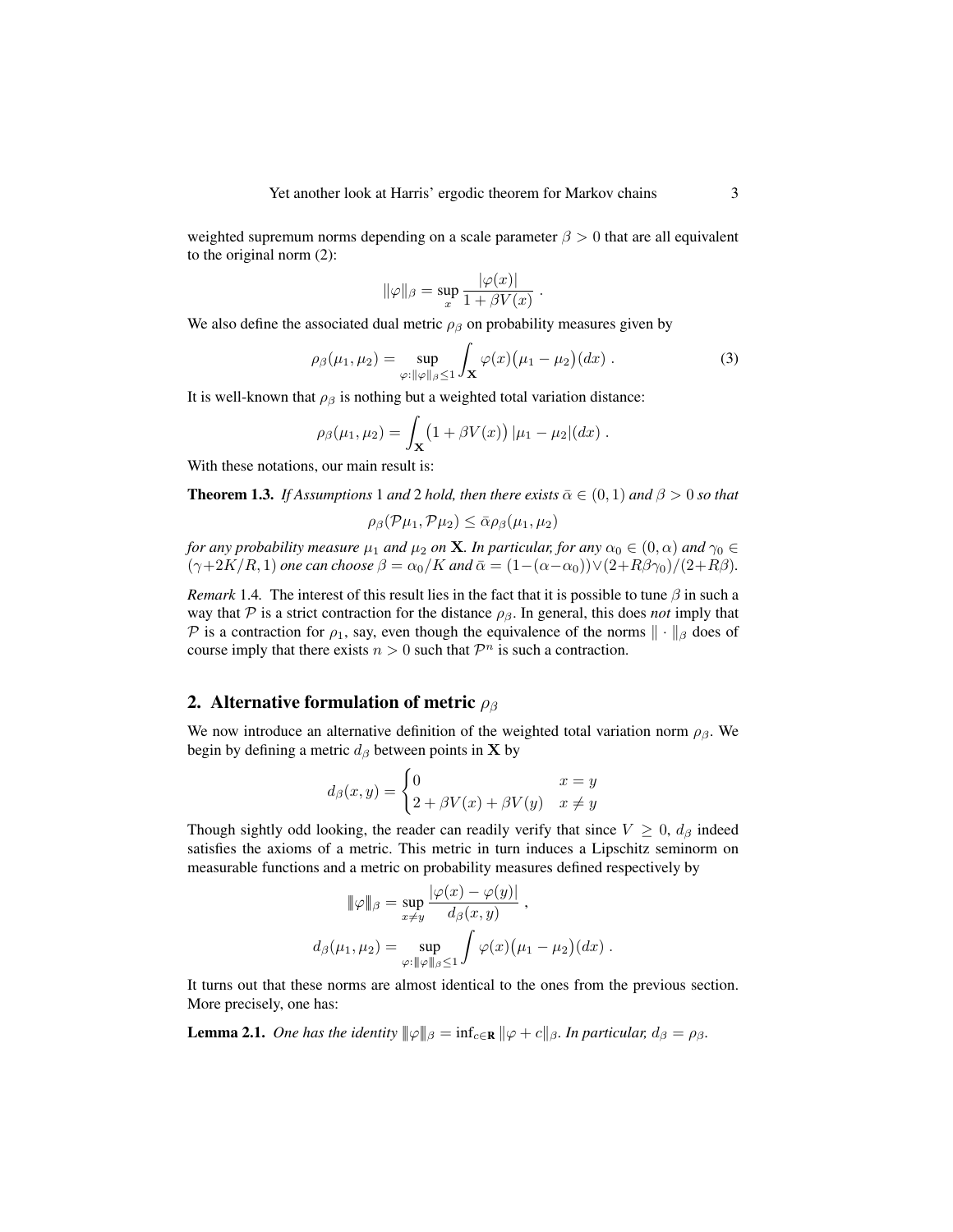*Proof.* It is obvious that  $\|\varphi\|_{\beta} \le \|\varphi\|_{\beta}$  and therefore  $\|\varphi\|_{\beta} \le \inf_{c \in \mathbf{R}} \|\varphi + c\|_{\beta}$ , so it remains to show the reverse inequality.

Given any  $\varphi$  with  $\|\varphi\|_{\beta} \leq 1$ , we set  $c = \inf_x (1 + \beta V(x) - \varphi(x))$ . Observe that for any x and  $y, \varphi(x) \le |\varphi(y)| + |\varphi(x) - \varphi(y)| \le |\varphi(y)| + 2 + \beta V(x) + \beta V(y)$ . Hence  $1 + \beta V(x) - \varphi(x) \ge -1 - \beta V(y) - |\varphi(y)|$ . Since there exists at least one point with  $V(y) < \infty$  we see that c is bounded from below and hence  $|c| < \infty$ .

Observe now that

$$
\varphi(x) + c \leq \varphi(x) + 1 + \beta V(x) - \varphi(x) = 1 + \beta V(x) ,
$$

and

$$
\varphi(x) + c = \inf_{y} \varphi(x) + 1 + \beta V(y) - \varphi(y)
$$
  
\n
$$
\geq \inf_{y} 1 + \beta V(y) - ||\varphi||_{\beta} \cdot d_{\beta}(x, y) \geq -(1 + \beta V(x)),
$$

so that  $|\varphi(x) + c| \leq 1 + \beta V(x)$  as required.

It follows that the sets  $\{\varphi : ||\varphi||_{\beta} \leq 1\}$  and  $\{\varphi : ||\varphi||_{\beta} \leq 1\}$  only differ by additive constants, so that one has indeed  $d_{\beta} = \rho_{\beta}$ .

*Remark* 2.2. Note that of course  $d_\beta = \rho_\beta$  only for probability measures, or at least positive measures of equal mass. Otherwise,  $d_{\beta}$  is  $+\infty$  in general, while  $\rho_{\beta}$  need not be.

## 3. Proof of main theorem

**Theorem 3.1.** *If Assumptions* 1 *and* 2 *hold there exists an*  $\bar{\alpha} \in (0,1)$  *and*  $\beta > 0$  *such that* 

$$
\|\mathcal{P}\varphi\|_{\beta}\leq \bar{\alpha}\|\varphi\|_{\beta}.
$$

*Actually, setting*  $\gamma_0 = \gamma + 2K/R < 1$ , *for any*  $\alpha_0 \in (0, \alpha)$  *one can choose*  $\beta = \alpha_0/K$ *and*  $\bar{\alpha} = (1 - \alpha + \alpha_0) \vee (2 + R\beta\gamma_0)/(2 + R\beta)$ .

*Proof.* Fix a test function  $\varphi$  with  $\|\varphi\|_{\beta} \leq 1$ . By Lemma 2.1, we can assume without loss of generality that one also has  $\|\varphi\|_{\beta} \leq 1$ . The claim then follows if we can exhibit  $\bar{\alpha} < 1$ so that

$$
|\mathcal{P}\varphi(x)-\mathcal{P}\varphi(y)|\leq \bar{\alpha}d_{\beta}(x,y).
$$

If  $x = y$ , the claim is true. Henceforth we assume  $x \neq y$ . We begin by assuming that  $x$  and  $y$  are such that

$$
V(x) + V(y) \ge R \tag{4}
$$

Fixing  $\gamma_0$  as in the statement of the theorem, for any  $\beta > 0$  we set  $\gamma_1 = (2 + \beta R \gamma_0)/(2 +$  $\beta R$ ). Observe that for  $\beta \in (0,1)$  and  $R > 0$ , one has  $\gamma_1 \in (\gamma_0,1)$ . With these choices, we have from (1) and (2) the bound

$$
|\mathcal{P}\varphi(x) - \mathcal{P}\varphi(y)| \le 2 + \beta \mathcal{P}V(x) + \beta \mathcal{P}V(y)
$$
  
\n
$$
\le 2 + \beta \gamma V(x) + \beta \gamma V(y) + 2\beta K
$$
  
\n
$$
\le 2 + \beta \gamma_0 V(x) + \beta \gamma_0 V(y)
$$
  
\n
$$
\le 2\gamma_1 + \beta \gamma_1 V(x) + \beta \gamma_1 V(y) = \gamma_1 d_{\beta}(x, y).
$$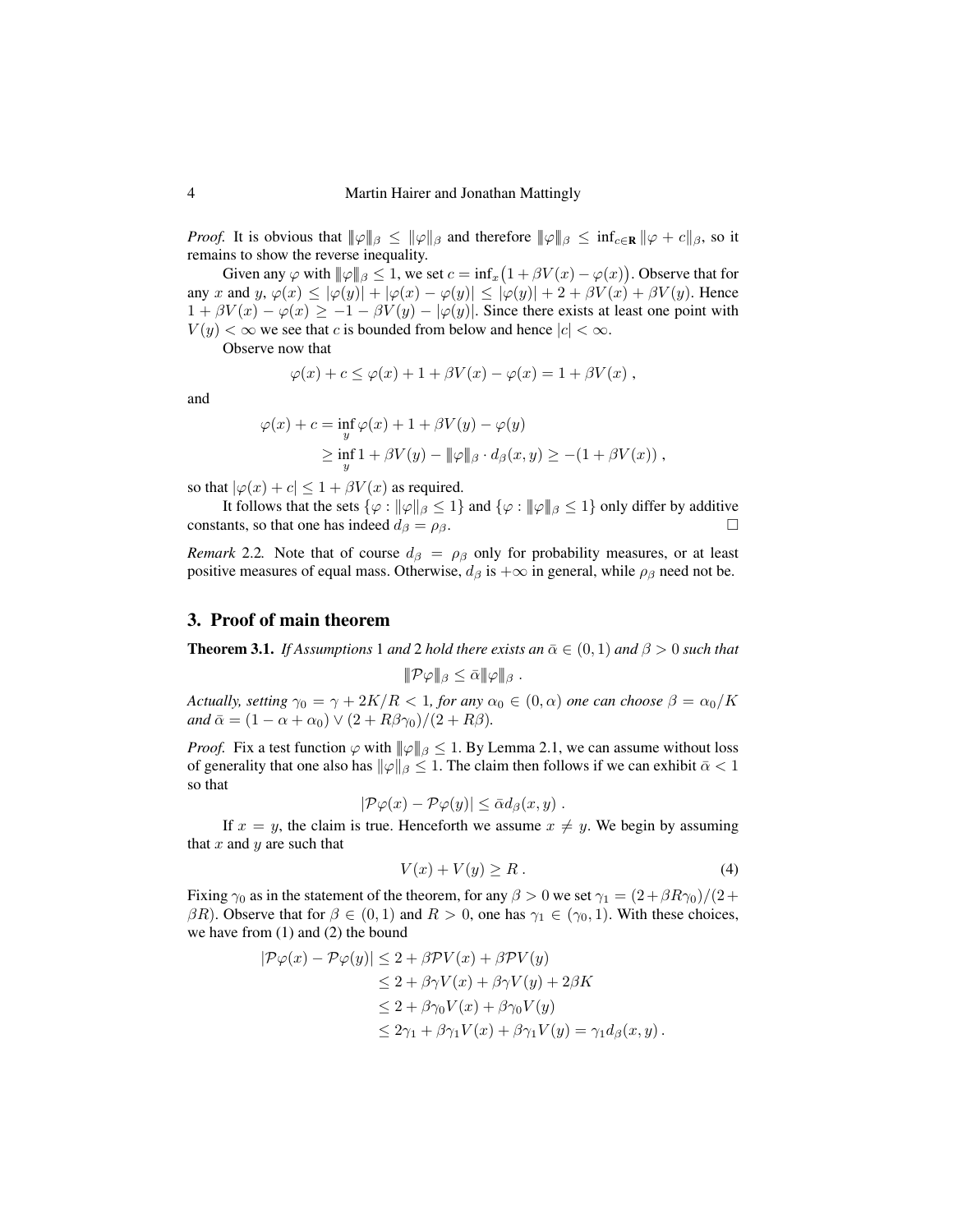The third line follows from our choice of  $\gamma_0$  and the fact that by (4) we know that  $2K \leq$  $(\gamma_0-\gamma)(V(x)+V(y))$ . The last line follows from the fact that  $2(1-\gamma_1) = \beta R(\gamma_1-\gamma_0) \le$  $\beta(\gamma_1 - \gamma_0)(V(x) + V(y))$  given our choice of  $\gamma_1$ . We emphasise that up to now  $\beta$  could be any positive number; only the precise value of  $\gamma_1$  depends on it (and gets "worse" for small values of  $\beta$ ). The second part of the proof will determine a choice of  $\beta > 0$ .

Now consider the case of x and y such that  $V(x) + V(y) \le R$  and hence  $x, y \in C$ . For such x and y we define the Markov transition  $\tilde{\mathcal{P}}$  by  $\tilde{\mathcal{P}}(x, \cdot) = \frac{1}{1-\alpha} \mathcal{P}(x, \cdot)$  –  $\frac{\alpha}{1-\alpha}\nu$  ( · ). Now we have  $\mathcal{P}\varphi(x) = (1-\alpha)\tilde{\mathcal{P}}\varphi(x) + \alpha \int \varphi d\nu$  and  $\mathcal{P}\varphi(y) = (1-\alpha)\tilde{\mathcal{P}}\varphi(y)$  $\alpha$ ) $\tilde{\mathcal{P}}\varphi(y) + \alpha \int \varphi d\nu$ . Subtracting the second of these expressions from the first and using that since V is a non-negative function  $\tilde{\mathcal{P}}V(x) \leq \frac{1}{1-\alpha} \mathcal{P}V(x)$  produces

$$
|\mathcal{P}\varphi(x) - \mathcal{P}\varphi(y)| = (1 - \alpha)|\tilde{\mathcal{P}}\varphi(x) - \tilde{\mathcal{P}}\varphi(y)|
$$
  
\n
$$
\leq (1 - \alpha)2 + (1 - \alpha)\beta(\tilde{\mathcal{P}}V(x) + \tilde{\mathcal{P}}V(y))
$$
  
\n
$$
\leq (1 - \alpha)2 + \beta(\mathcal{P}V(x) + \mathcal{P}V(y))
$$
  
\n
$$
\leq (1 - \alpha)2 + \gamma\beta V(x) + \gamma\beta V(y) + 2\beta K.
$$

Hence fixing  $\beta = \alpha_0/K$  for any  $\alpha_0 \in (0, \alpha)$  and setting and  $\gamma_2 = (1 - (\alpha - \alpha_0)) \vee \gamma \in$  $(0, 1)$  produces

$$
|\mathcal{P}\varphi(x) - \mathcal{P}\varphi(y)| \le 2(1 - (\alpha - \alpha_0)) + \gamma\beta V(x) + \gamma\beta V(y)
$$
  
\$\leq \gamma\_2 d\_\beta(x, y)\$.

Setting  $\bar{\alpha} = \gamma_1 \vee \gamma_2$  and recalling that  $\gamma_1 \ge \gamma$  concludes the proof.

Theorem 1.3 now follows as a corollary since  $d_{\beta} = \rho_{\beta}$  and  $d_{\beta}$  is the norm dual to  $\|\cdot\|_{\beta}$ . In order to conclude that Theorem 1.2 holds, it only remains to show that our assumptions imply that an invariant measure  $\mu_{\star}$  actually exists and that the integral of V with respect to  $\mu_{\star}$  is finite.

#### 3.1. Existence of an invariant measure

We have already shown that Assumptions 1 and 2 allow to prove that for some  $\beta > 0$ , P is a strict contraction in the weighted total variation metric  $\rho_\beta$  defined by (3). We now show that the same assumptions are also sufficient to ensure the existence of an invariant measure:

**Theorem 3.2.** *If Assumptions* 1 *and* 2 *hold then there exists a probability measure*  $\mu_{\infty}$  *on* **X** such that  $\int V d\mu_{\infty} < \infty$  and which is invariant in that  $\mathcal{P}\mu_{\infty} = \mu_{\infty}$ .

*Proof.* Fixing any  $x \in \mathbf{X}$ , for  $n \in \mathbf{N}$  define  $\mu_n = \mathcal{P}^n \delta_x$ . By Theorem 1.3, we know that for some  $\bar{\alpha} \in (0, 1)$  and some  $\beta > 0$ ,

$$
\rho_{\beta}(\mu_{n+1}, \mu_n) \leq \alpha^n \rho_{\beta}(\mu_1, \delta_x).
$$

Hence,  $\mu_n$  is a Cauchy sequence. Since  $\rho_\beta$  is complete for the space of probability measures integrating  $V$  (because the total variation distance is complete for the space of measures with finite mass) there exists a probability measure  $\mu_{\infty}$  so that  $\rho_{\beta}(\mu_n, \mu_{\infty}) \to 0$  as  $n \to \infty$ . Since this implies that  $\mu_n \to \mu_\infty$  in total variation and P is always a contraction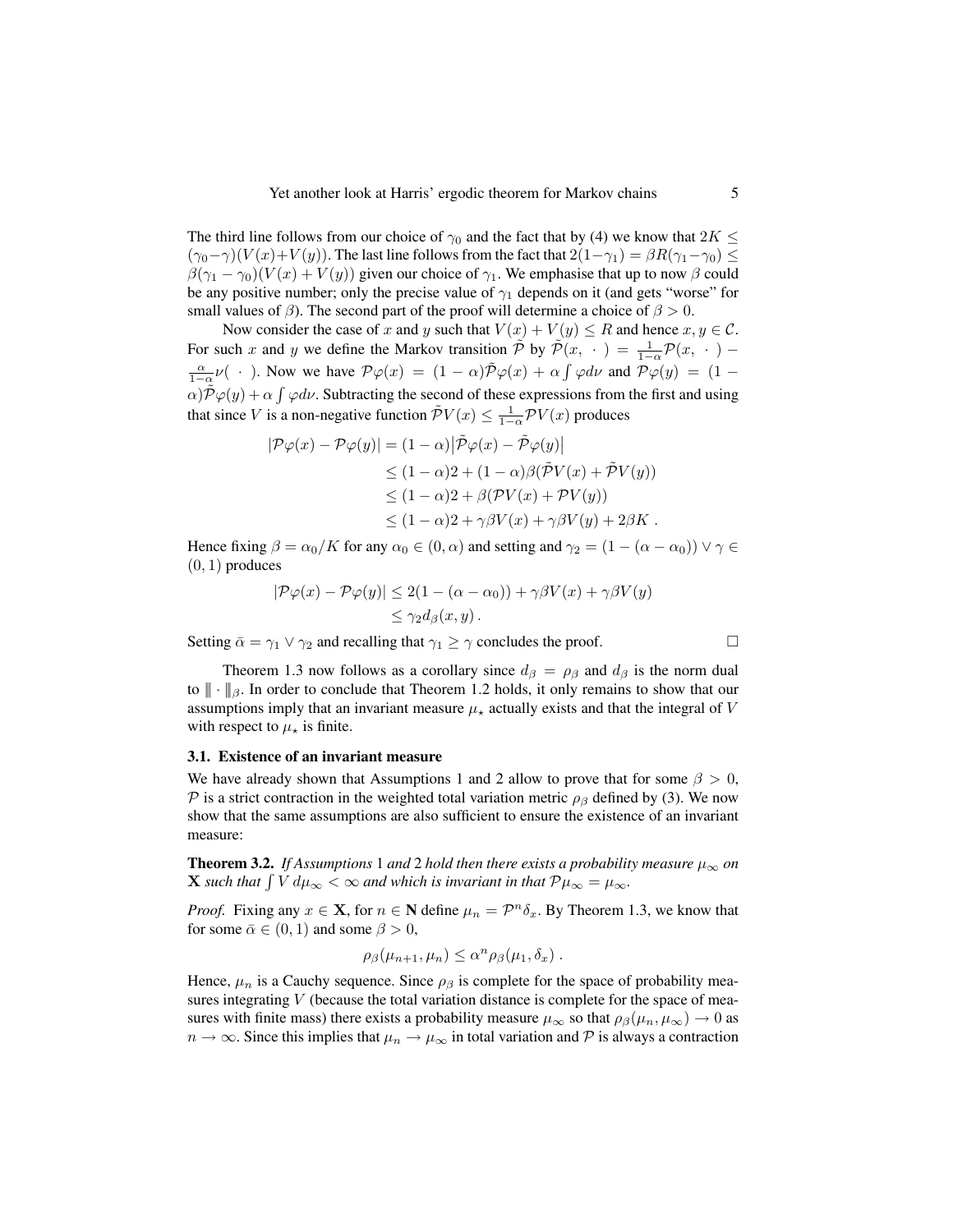in the total variation distance, it follows that  $\mathcal{P}\mu_{\infty} = \lim \mathcal{P}\mu_n = \lim \mu_{n+1} = \mu_{\infty}$  as required. required.

### 3.2. A slightly different set of assumptions

Many results in the theory of Harris chains results are proved under a slightly different set of assumptions. The Lyapunov function condition in Assumption 1 is replaced with the following:

*Assumption* 3. There exists a function  $V : \mathbf{X} \to [1, \infty)$  and constants  $b \geq 0, \tilde{\gamma} \in (0, 1)$ and a subset  $S \subset \mathbf{X}$  such that

$$
(\mathcal{P}V)(x) \le \tilde{\gamma}V(x) + b\mathbf{1}_S(x) ,\qquad(5)
$$

for all  $x \in \mathbf{X}$ .

Clearly Assumption 3 implies Assumption 1 with  $K = b$ . The question is whether Assumption 2 holds with that choice of  $K$  and with  $C$  defined as in Assumption 2. If it does then our main theorem holds. However, Assumption 3 is most naturally paired with the following modified version of Assumption 2.

*Assumption* 4. There exists a constant  $\tilde{\alpha} \in (0, 1]$  and a probability measure  $\tilde{\nu}$  so that the lower bound

$$
\inf_{x \in S} \mathcal{P}(x, \cdot) \ge \tilde{\alpha}\tilde{\nu}(\cdot)
$$

holds. Here, the set  $S$  is the same as in Assumption 3.

It is relatively clear that Assumptions 1 and 2 together imply Assumptions 3 and 4. In particular, if one picks a  $\bar{\gamma} \in (\gamma, 1)$  sufficiently close to one, then  $R \geq K/(\bar{\gamma} - \gamma)$  and setting  $S = \{x : V(x) \leq K\}$  we see that the desired implication holds.

*Remark* 3.3*.* In general, one cannot hope for Assumptions 4 and 3 to imply Assumptions 1 and 2 and hence the existence of a spectral gap without any further assumptions. A trivial example is given by  $X = \{0, 1\}$  with the (deterministic) transition probabilities  $\mathcal{P}(x, \cdot)$  $\delta_{1-x}$ . This Markov operator has spectrum  $\{-1, 1\}$  and has therefore no spectral gap. On the other hand, Assumptions 4 and 3 are satisfied with  $\tilde{\alpha} = 1, \tilde{\gamma} = 1/2$ , and  $b = 3/2$  if one makes for example the choice  $S = \{0\}$ ,  $\tilde{\nu} = \delta_1$ , and  $V(x) = 1 + x$ .

In spite of the preceding remark, we are now going to show that Assumptions 4 and 3 are essentially equivalent to Assumptions 1 and 2 from the previous section. More precisely, for  $N > 0$ , define the "averaged" Markov operator

$$
Q = \frac{1}{N+1} \sum_{k=0}^{N} \mathcal{P}^k.
$$

Then we have:

Theorem 3.4. *If* P *satisfies Assumptions* 4 *and* 3*, then there exists a choice of* N *such that* Q *satisfies Assumptions* 1 *and* 2*.*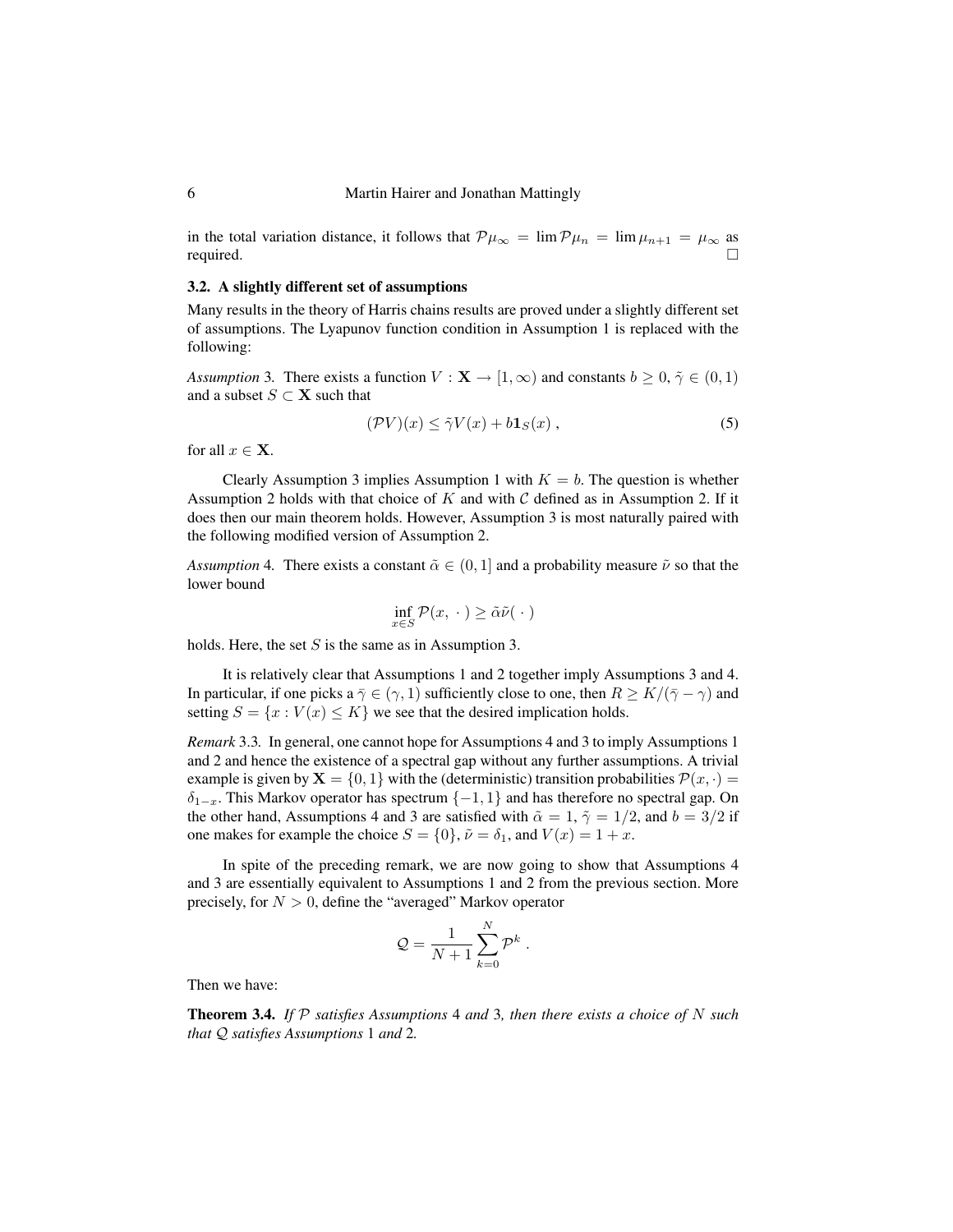*Proof.* Fix some arbitrary R with  $R > 2b/(1 - \tilde{\gamma})$ . Our aim is to show that we can find  $N > 0$ , a probability measure  $\nu$  and a constant  $\alpha > 0$  such that  $\mathcal{Q}(x, \cdot) \ge \alpha \nu(\cdot)$  for every x with  $V(x) \leq R$ .

Iterating (5), we find that one has the bound

$$
1 \le \mathcal{P}^{n+1}V \le \tilde{\gamma}^{n+1}V + b\sum_{k=0}^{n} \tilde{\gamma}^{k}\mathcal{P}^{n-k}\mathbf{1}_{S},\qquad(6)
$$

so that, on the set  $\mathcal{S}_n = \{x : V(x) \leq \tilde{\gamma}^{-n-1}/2\}$ , one has the lower bound

$$
\inf_{x \in S_n} \sum_{k=0}^n \tilde{\gamma}^k \mathcal{P}^{n-k}(x, S) \ge \frac{1}{2b} \,. \tag{7}
$$

In particular this implies that for every  $x \in \mathbf{X}$ , there exists n such that  $\mathcal{P}^n(x, S) > 0$ . Combining this with our two assumptions shows that  $\int V(x)\tilde{\nu}(dx) = C < \infty$  so that, integrating (6) with respect to  $\tilde{\nu}$ , we obtain

$$
1 \leq C\tilde{\gamma}^{n+1} + b\sum_{k=0}^{n} \tilde{\gamma}^k \big(\mathcal{P}^{n-k}\tilde{\nu}\big)(S) .
$$

Choosing n sufficiently large then implies the existence of some  $\ell > 0$  such that  $(\mathcal{P}^{\ell-1}\tilde{\nu})(S) >$ 0. Combining this with Assumption 3 shows that there exists  $\hat{\alpha} > 0$  such that  $\mathcal{P}^{\ell} \tilde{\nu} \geq \hat{\alpha} \tilde{\nu}$ . Setting now  $\nu = \frac{1}{\ell} \sum_{k=0}^{\ell-1} \mathcal{P}^k \tilde{\nu}$ , it follows that one has the bound

$$
\mathcal{P}\nu = \frac{1}{\ell} \sum_{k=1}^{\ell-1} \mathcal{P}^k \tilde{\nu} + \frac{1}{\ell} \mathcal{P}^\ell \tilde{\nu} \ge \frac{1}{\ell} \sum_{k=1}^{\ell-1} \mathcal{P}^k \tilde{\nu} + \frac{\hat{\alpha}}{\ell} \tilde{\nu} \ge \hat{\alpha} \nu.
$$

In particular, this implies that for every  $m \geq 1$  there exists a constant  $\alpha_m$  such that the lower bound

$$
\inf_{x \in S} \sum_{k=m}^{m+\ell} \mathcal{P}^k(x, \cdot) \ge \alpha_m \nu(\cdot) \tag{8}
$$

holds. Let now *n* be sufficiently large such that  $\tilde{\gamma}^{-n-1}/2 \geq R$  and set  $N = n + 1 + \ell$ . Combining (7) and (8) then yields the desired result.  $\Box$ 

*Remark* 3.5*.* Keeping track of the constants appearing in the proof of the previous result, we see that one can choose for example any integer  $N$  such that

$$
N > 1 + \log\left(\frac{2b}{1-\tilde{\gamma}}\int V(x)\,\tilde{\nu}(dx)\right) / \log \tilde{\gamma} .
$$

#### Acknowledgments

MH acknowledges the support of an EPSRC Advanced Research Fellowship (grant number EP/D071593/1) and JCM the support of NSF through a PECASE award (DMS-0449910) and the support of the Sloan foundation through a Sloan foundation fellowship.